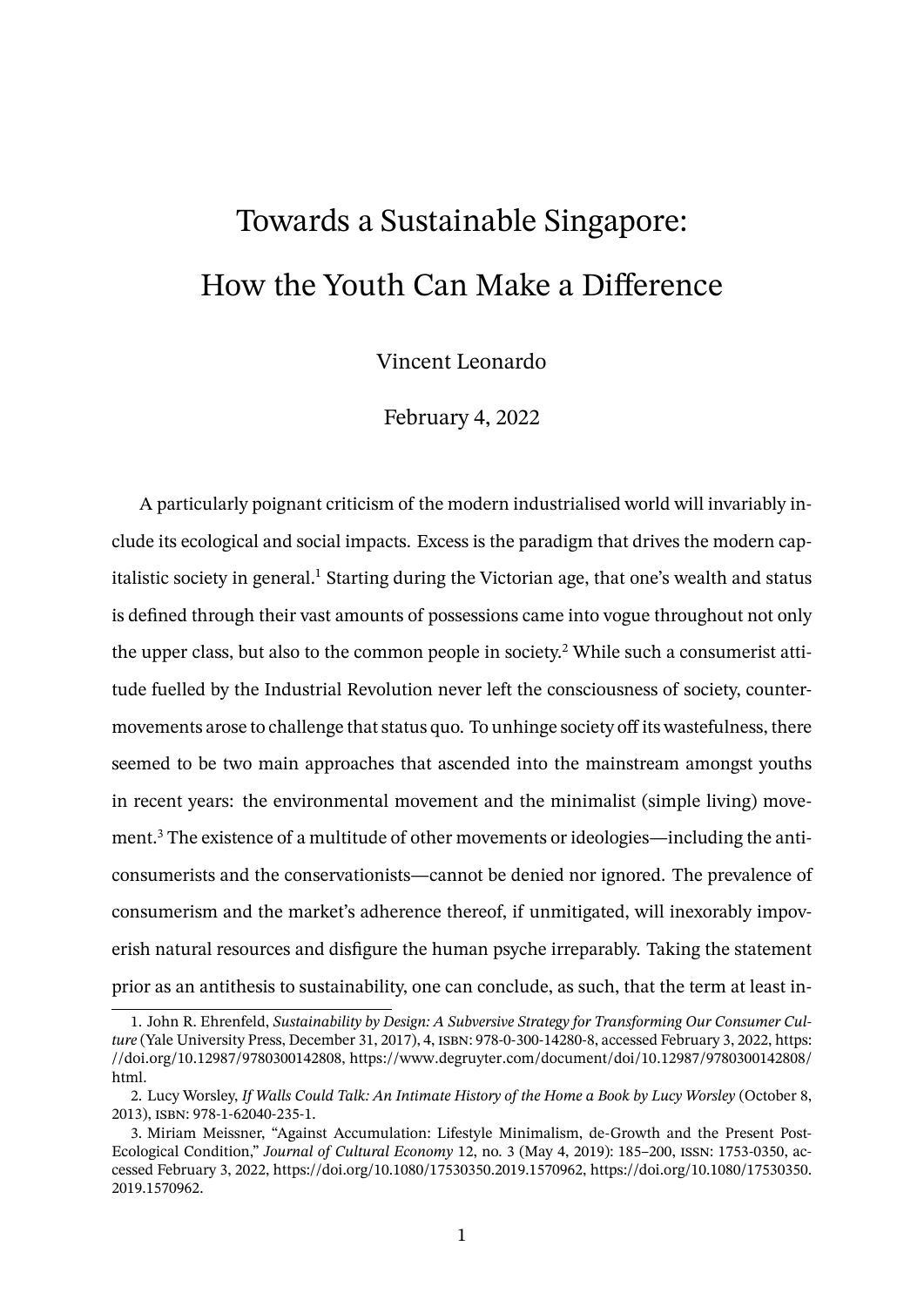cludes the requirement that all life on earth—including humans—will be able to flourish indefinitely.<sup>4</sup>

The movements mentioned thereof tend to focus on the individual. Various slogans adorning the Singaporean daily lives (though many appear to be universal in nature) including the 3Rs (Reduce, Reuse, Recycle) have been mainly targeted at individual behaviour.<sup>5</sup> Fleeting trends seemingly with the objective of reducing certain wastes such as plastic straws were not as far-reaching or sustainable (pun intended) as desired. The minimalist movement and the Marie Kondo movement may seem to be more successful, but still inhabit a small part of the collective consciousness. There seems to exist a difficulty in instilling a culture that defeats unsustainability. It is also imperative to note that the lack of unsustainability does not imply the existence of sustainability. As such, the pruning of the roots of unsustainability is one required in order to move onto a sustainable state in Singapore.

A way to frame the issues plaguing the weeding out of unsustainability will take its inspiration from *The Techno-Human Condition*. <sup>6</sup> The idea of a Level I, Level II, and Level III approach, each addressing the thing, systems, and worldview respectively, might be beneficial in the understanding of movements, behaviour, and policy. It is argued, then, that a problem-solving endeavour ought to consider the level at which it is being solved at. While a Level III approach in shifting a world view much like Kuhn's ideas of a paradigmshift is very much ideal, the reality of a somewhat rigid bureaucratic system in place within most nations, especially Singapore, prevent such an undertaking from taking place.<sup>7</sup> A shift in world view changes the identity of the self, the culture one is in, and the nation one is in, culminating in a change in the identity of a collective world. What follows is a behavioural change that remains and is unwavering in its commitment to uphold that identity.<sup>8</sup> It is,

<sup>4.</sup> Ehrenfeld, *Sustainability by Design*, 6.

<sup>5. &</sup>quot;How to Reduce, Reuse and Recycle (in That Order)," accessed February 3, 2022, http://www.gov.sg/ article/how-to-practise-the-3rs.

<sup>6.</sup> Braden R. Allenby and Daniel Sarewitz,*The Techno-Human Condition* (MIT Press, April 22, 2011), isbn: 978-0-262-29440-9, Google Books: I6YysPEgyYIC.

<sup>7.</sup> M. Shamsul Haque, "Governance and Bureaucracy in Singapore: Contemporary Reforms and Implications," *International Political Science Review* 25, no. 2 (2004): 227–240.

<sup>8.</sup> James Clear, *Atomic Habits: An Easy & Proven Way to Build Good Habits & Break Bad Ones* (Penguin, 2018).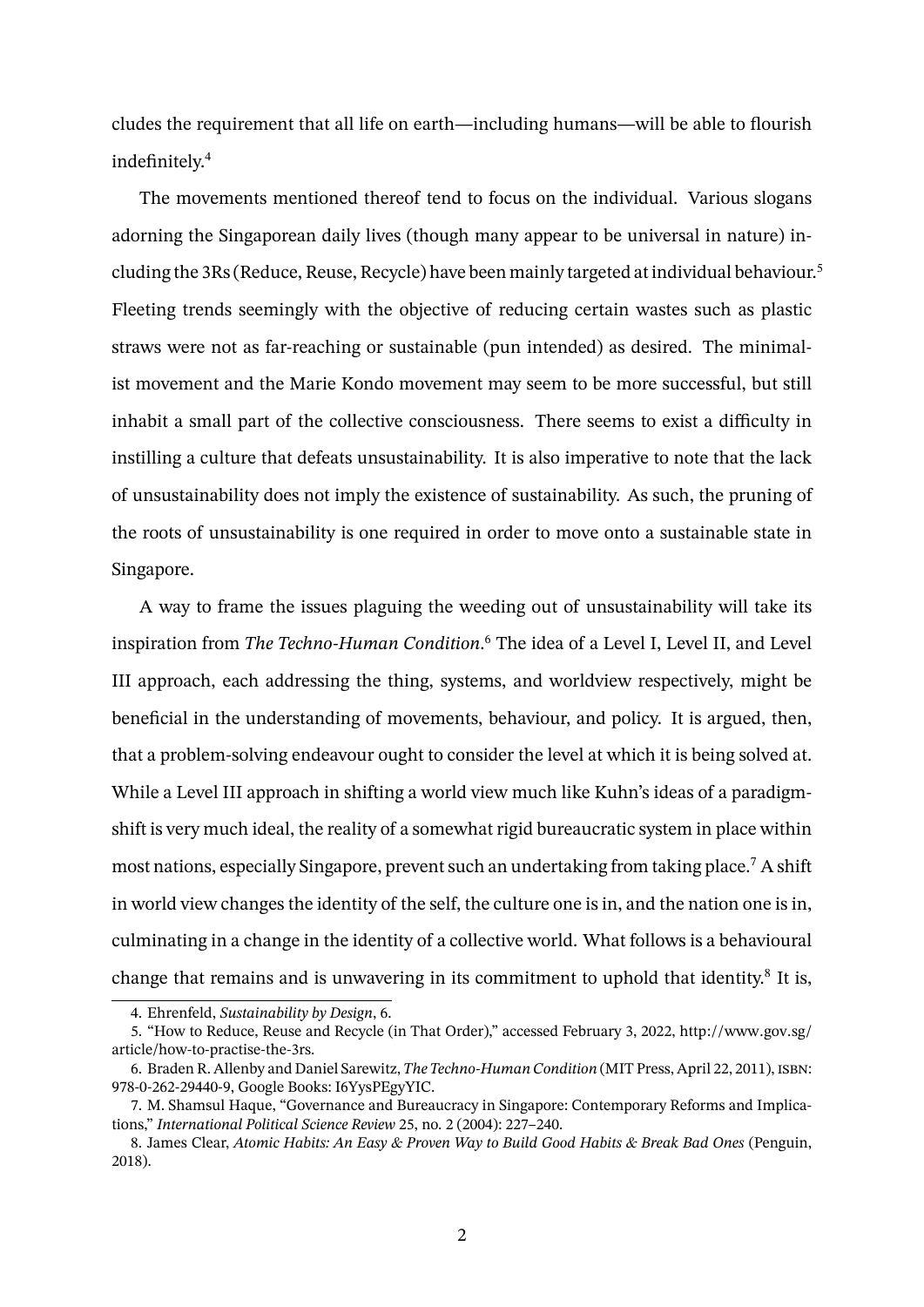after all, a core tenet in the formation of habits in one's life. A Level II change in systems then becomes a somewhat satisfactory alternative, and has been done in Singapore in the form of institutional changes and creations that aim to enact a sustainability movement on a macro scale.<sup>9</sup>

The Singaporean story on sustainability from these institutions is filled to the brim with optimistic statements on its current position amongst other nations and the story of its colossal jump from an unsanitary, disorganised state in the 1960s into the global powerhouse that it is now.<sup>10</sup> However, this author's day-to-day life observations do not corroborate this fact much. This, along with various technological and popular scientific discoveries that are purported to lessen the burden on the world, shifts the responsibility away towards the government or some upcoming brilliant innovator claiming to be able to fix it all, and allows one to arrogate the pride and optimism associated with a positive news on sustainability.<sup>11</sup> Even then, the systemic issues plaguing the modern free market capitalistic society rob the actions thereof of moral content.<sup>12</sup> As such, this pattern of consumption: *having* instead of *being*, is heavily ingrained deeply into society's historical experience.

Insofar as the youths are concerned, a strong majority do not command the core values needed to shift their behaviours permanently.<sup>13</sup> While market forces can enact a Level I change—a notable example being the charging for plastic bags in supermarkets—it is still insufficient on a macro scale. Giddens's structuration theory, closely related to Heidegger's model for individual human beings, seem to explain this phenomenon satisfactorily: that meaningful action is based on the accumulation of historical experience and cultural norms, as opposed to the thought process occurring through the representation of the world in the mind.<sup>14</sup> While the rigidity and persistence of certain behaviours and cultures can be

<sup>9. &</sup>quot;Singapore Green Plan 2030," accessed February 4, 2022, https://www.greenplan.gov.sg/splash.

<sup>10. &</sup>quot;Towards Singapore's Sustainability - Key Tenets of Our Approach to Sustainable Development," CIRSD, accessed February 4, 2022, http://www.cirsd.org/en/horizons/horizons-summer-2019-issue-no-14/towardssingapores-sustainability-key-tenets-of-our-approach-to-sustainable-development.

<sup>11.</sup> Ehrenfeld, *Sustainability by Design*, 33.

<sup>12.</sup> Robert Heilbroner, "Does Socialism Have a Future?," *Nation* 257, no. 9 (1993): 312–316.

<sup>13. &</sup>quot;Youths Urged to Adopt Sustainability as a 'core Value' to Help Singapore's Green Journey," CNA, accessed February 4, 2022, https://www.channelnewsasia.com/singapore/climate-change-singapore-greenplan-2030-desmond-lee-nus-forum-2140206.

<sup>14.</sup> Anthony Giddens, *The Constitution of Society: Outline of the Theory of Structuration*, vol. 349 (Univ of California Press, 1986).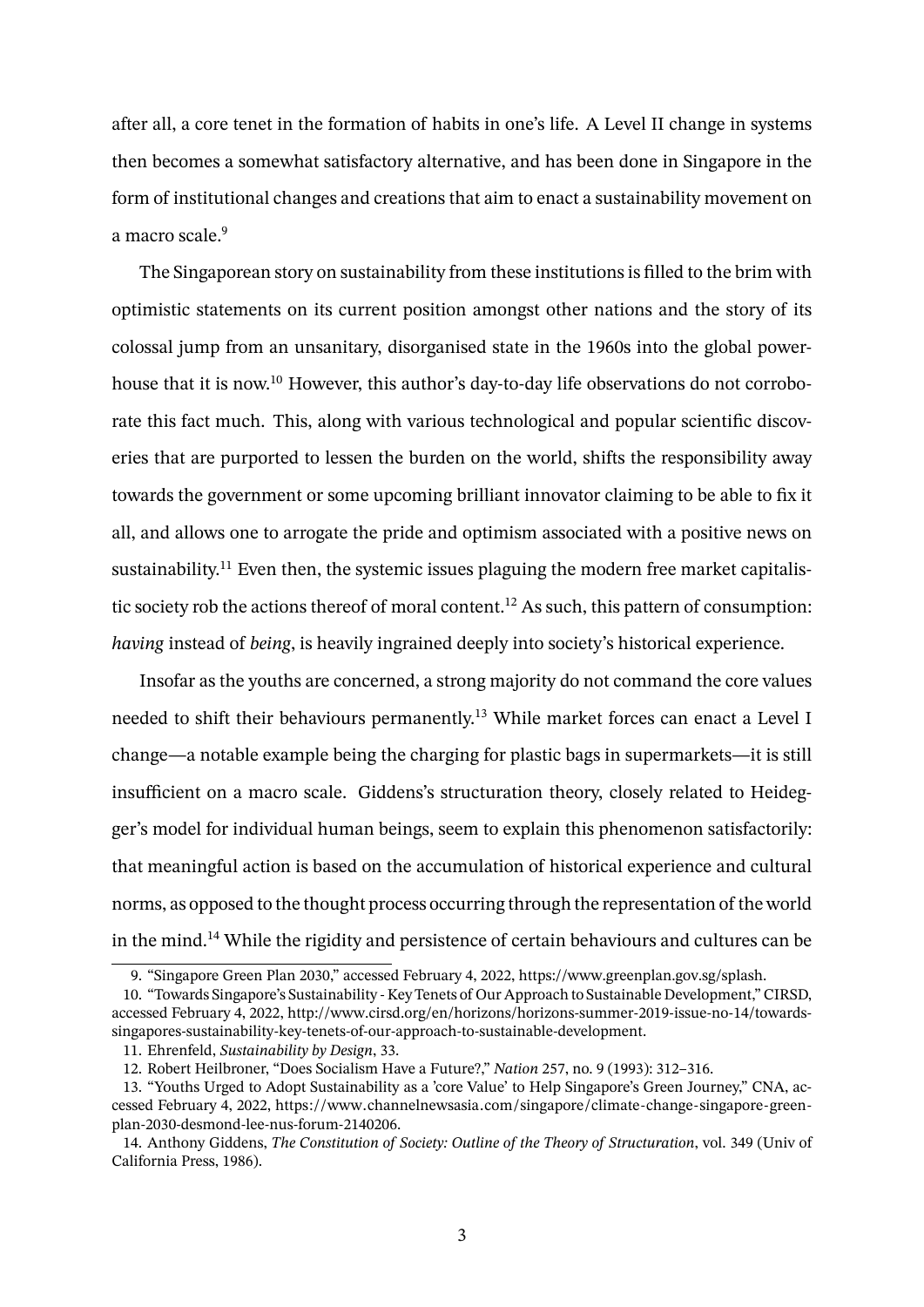explained thereof, the impetus for the opposite can also be implied. Within the model, the structure of rules and resources that are universal to a particular society can be divided into three distinct parts: signification, legitimation, and domination.<sup>15</sup> The structure of signification is straightforward and is usually taken for granted, as it points to the rules that govern and give meaning to the world, a set of *beliefs*. For the structures of legitimation and domination, they point towards societal norms and the ability to collect resources and tools to perform a task.

A major shift as hinted in the preceding paragraphs is on the youths' tendency to be rather more upfront about the mental well-being of society.<sup>16</sup> Knowing that certain mindset changes were motivated by a disdain of the modern addictions to consumption and the lack of satisfaction thereof, one can attempt to design based on this changes to further the obfuscation and destruction of the structure underlying this concept of having. While complete structural change seems to be an insurmountable feat, the least one could do is something akin to therapy: to acknowledge the unsustainable lifestyle one has.<sup>17</sup> A change in the structure is one that can be kick-started by this generation before the consequences of unsustainability catch up, forcing their hands upon the continuing status quo. By then, the culture of consumerism will definitely change, though the surrounding conditions will not be and never be what it used to be before.<sup>18</sup> Youths can enact change by highlighting issues surrounding the current modern system and inducing change, sometimes unnoticeable one, through careful and deliberate design of objects, institutions, and paradigms to shift the identity of this generation into one that is sustainable.

<sup>15.</sup> Giddens, *The Constitution of Society*.

<sup>16. &</sup>quot;Why Gen Z Is More Open to Talking About Their Mental Health," Verywell Mind, accessed February 4, 2022, https://www.verywellmind.com/why-gen-z-is-more-open-to-talking-about-their-mental-health-5104730.

<sup>17.</sup> Ehrenfeld, *Sustainability by Design*, 86.

<sup>18.</sup> Ibid., 213.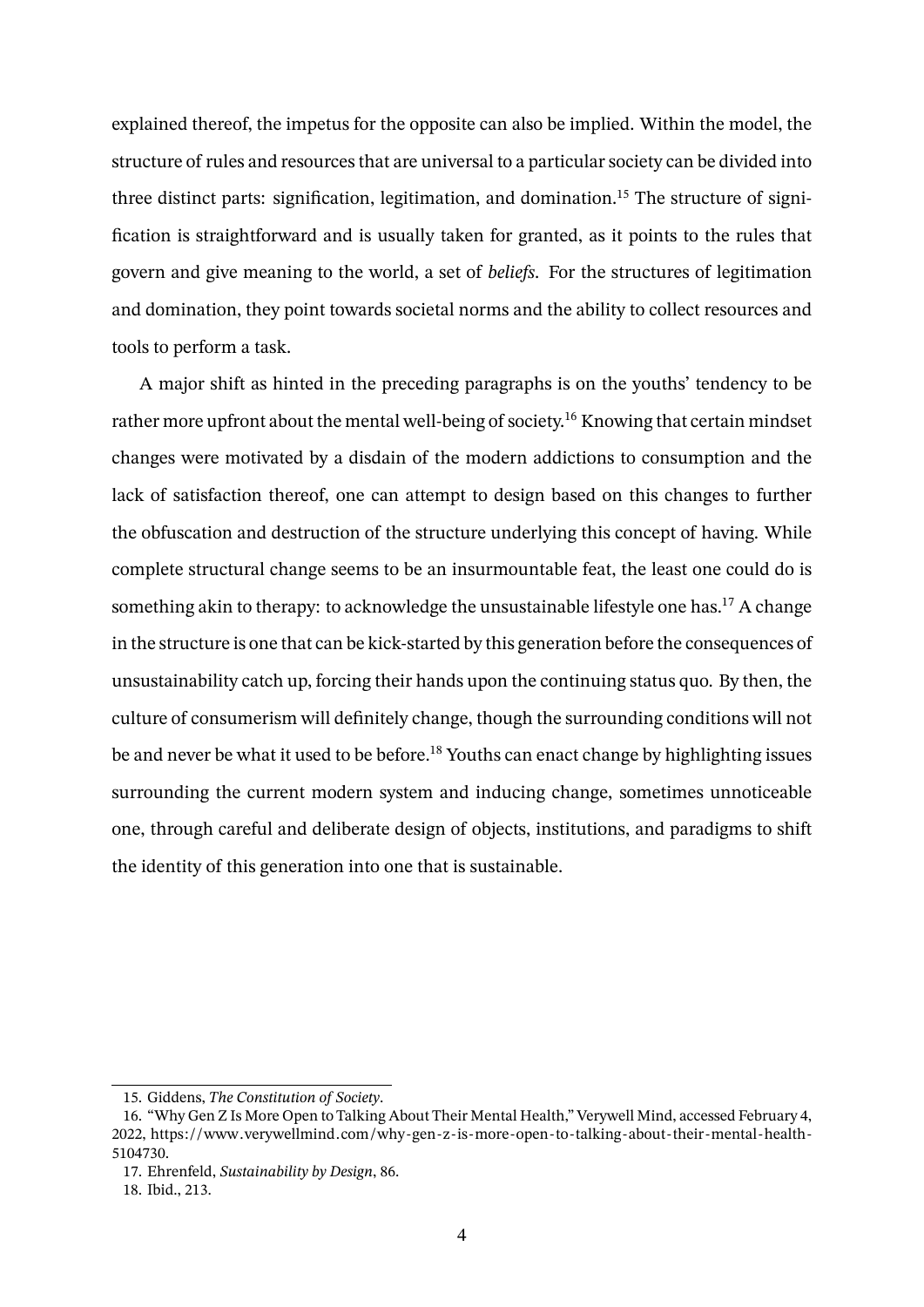## **References**

- Allenby, Braden R., and Daniel Sarewitz.*The Techno-Human Condition*. MIT Press, April 22, 2011. isbn: 978-0-262-29440-9. Google Books: I6YysPEgyYIC.
- Clear, James. *Atomic Habits: An Easy & Proven Way to Build Good Habits & Break Bad Ones*. Penguin, 2018.
- Ehrenfeld, John R. *Sustainability by Design: A Subversive Strategy for Transforming Our Consumer Culture*. Yale University Press, December 31, 2017. isbn: 978-0-300-14280- 8, accessed February 3, 2022. https://doi.org/10.12987/9780300142808. https://www. degruyter.com/document/doi/10.12987/9780300142808/html.
- Giddens, Anthony.*The Constitution of Society: Outline of the Theory of Structuration*. Vol. 349. Univ of California Press, 1986.

Heilbroner, Robert. "Does Socialism Have a Future?" *Nation* 257, no. 9 (1993): 312–316.

- "How to Reduce, Reuse and Recycle (in That Order)." Accessed February 3, 2022. http : //www.gov.sg/article/how-to-practise-the-3rs.
- Meissner, Miriam. "Against Accumulation: Lifestyle Minimalism, de-Growth and the Present Post-Ecological Condition." *Journal of Cultural Economy* 12, no. 3 (May 4, 2019): 185– 200. issn: 1753-0350, accessed February 3, 2022. https://doi.org/10.1080/17530350. 2019.1570962. https://doi.org/10.1080/17530350.2019.1570962.
- Shamsul Haque, M. "Governance and Bureaucracy in Singapore: Contemporary Reforms and Implications." *International Political Science Review* 25, no. 2 (2004): 227–240.
- "Singapore Green Plan 2030." Accessed February 4, 2022. https://www.greenplan.gov.sg/ splash.
- "Towards Singapore's Sustainability Key Tenets of Our Approach to Sustainable Development." CIRSD. Accessed February 4, 2022. http: / /www.cirsd. org /en /horizons / horizons-summer-2019-issue-no-14/towards-singapores-sustainability-key-tenets-ofour-approach-to-sustainable-development.